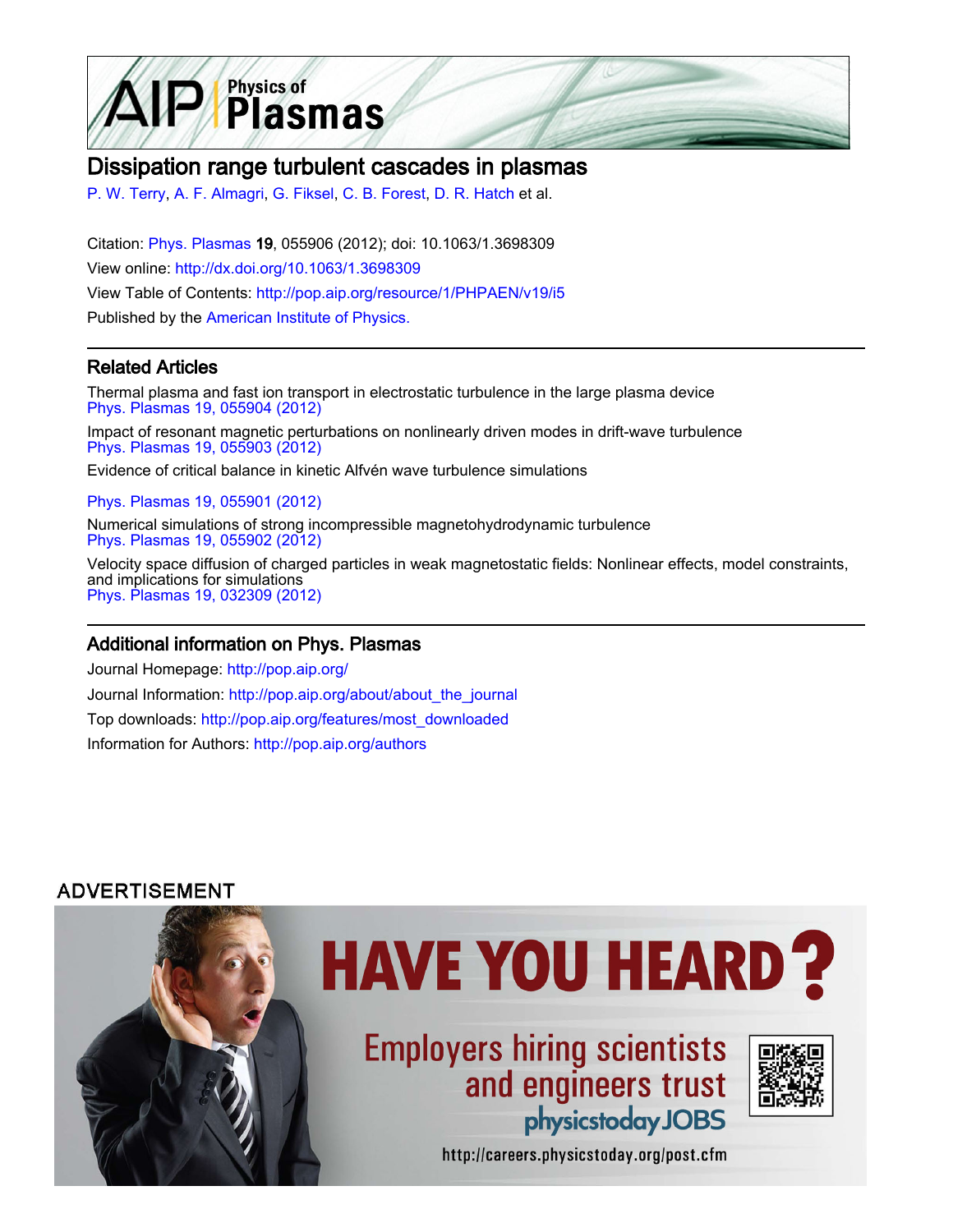## [Dissipation range turbulent cascades in plasmas](http://dx.doi.org/10.1063/1.3698309)<sup>a)</sup>

P. W. Terry,<sup>1,b)</sup> A. F. Almagri,<sup>1</sup> G. Fiksel,<sup>2</sup> C. B. Forest,<sup>1</sup> D. R. Hatch,<sup>3</sup> F. Jenko,<sup>3</sup> M. D. Nornberg,<sup>1</sup> S. C. Prager,<sup>4</sup> K. Rahbarnia,<sup>1</sup> Y. Ren,<sup>4</sup> and J. S. Sarff<sup>1</sup> <sup>1</sup>Center for Magnetic Self Organization in Laboratory and Astrophysical Plasmas, Department of Physics, University of Wisconsin-Madison, Madison, Wisconsin 53706, USA <sup>2</sup>Laboratory for Laser Energetics, University of Rochester, Rochester, New York 13623, USA <sup>3</sup> Max-Planck-Institut für Plasmaphysik, Garching, Germany<br><sup>4</sup> Princeton Plasma Physics Laboratory, Princeton, New Jarr <sup>4</sup>Princeton Plasma Physics Laboratory, Princeton, New Jersey 08543, USA

(Received 7 December 2011; accepted 12 March 2012; published online 2 April 2012)

Dissipation range cascades in plasma turbulence are described and spectra are formulated from the scaled attenuation in wavenumber space of the spectral energy transfer rate. This yields spectra characterized by the product of a power law and exponential fall-off, applicable to all scales. Spectral indices of the power law and exponential fall-off depend on the scaling of the dissipation, the strength of the nonlinearity, and nonlocal effects when dissipation rates of multiple fluctuation fields are different. The theory is used to derive spectra for MHD turbulence with magnetic Prandtl number greater than unity, extending previous work. The theory is also applied to generic plasma turbulence by considering the spectrum from damping with arbitrary wavenumber scaling. The latter is relevant to ion temperature gradient turbulence modeled by gyrokinetics. The spectrum in this case has an exponential component that becomes weaker at small scale, giving a power law asymptotically. Results from the theory are compared to three very different types of turbulence. These include the magnetic plasma turbulence of the Madison Symmetric Torus, the MHD turbulence of liquid metal in the Madison Dynamo Experiment, and gyrokinetic simulation of ion temperature gradient turbulence.  $\oslash$  2012 American Institute of Physics. [[http://dx.doi.org/10.1063/1.3698309\]](http://dx.doi.org/10.1063/1.3698309)

## I. INTRODUCTION

Descriptions of turbulent cascades generally focus on the inertial range where scaling and self similarity provide powerful tools for describing the energy transfer between scales.<sup>[1,2](#page-9-0)</sup> In the dissipation range, where self similarity and scale invariance are broken, cascading to smaller scales continues, albeit with energy losses to dissipation. $3$  Measurements in laboratory, space, and astrophysical plasmas have begun to probe scales where dissipation arises $4-8$  and much can be learned by comparisons with theoretical models that account for dissipation in the turbulent cascade.

In plasmas, dissipation range cascades have a variety of complications that affect the spectrum and which can be probed and better understood by measurement and comparisons. There are multiple fluctuation fields with potentially different dissipation rates, similar to what occurs in thermal convection at different Prandtl numbers.<sup>[9](#page-10-0)</sup> There are situations where the spectral transfer rate is modified by inertial effects, such as intermittency or when turbulently interacting vector fields become increasing aligned at smaller scales.<sup>10</sup> In certain situations there are kinetic effects, which effectively put the turbulence in a phase space with velocity and spatial coordinates.<sup>[11,12](#page-10-0)</sup> From one situation to the next, the form and nature of dissipation can change radically. In all of these cases, the fundamental interaction between dissipation and turbulent energy transfer is modified. For all, it is

desirable to have a set of general principles with which to describe this interaction.

There are also important issues that arise from the boundedness and inhomogeneity that generally accompany instability. In unbounded plasmas and in laboratory plasmas at sufficiently small scales for boundary conditions to have little effect on the dynamics, dissipation ranges naturally arise at small scales, just as in hydrodynamic turbulence. This is to be expected whenever the dissipation rate grows faster as a function of wavenumber than does the eddy turnover rate or some other appropriate measure of the nonlinear energy transfer rate. However, it has recently been shown that instability-driven plasma turbulence, as is found for example in magnetic fusion devices, has significant energy dissipation in the same scales as the instability drive. $^{13}$  $^{13}$  $^{13}$  In this situation, the turbulence is born in a dissipation range. Not only there is no inertial range in the scales where the instability is saturated, but also there is no separation between driven scales and dissipated scales. This situation is very unlike the arrangement of driving and dissipation assumed in high Reynolds number hydrodynamic turbulence and is not uncommon in plasmas.<sup>[14](#page-10-0)</sup> It occurs because dispersion relations with instability in one root have other roots that are damped for the scales of the instability, and these are excited nonlinearly by three wave coupling.<sup>[15](#page-10-0)</sup> We wish to know whether the physics of this large scale dissipation range has any connection or similarity to the classical smallscale dissipation range.

In this paper, we describe physical principles that apply to dissipation range turbulent cascades in plasmas for a wide

a)Paper GI3 1, Bull. Am. Phys. Soc. 56, 94 (2011).

b)Invited speaker.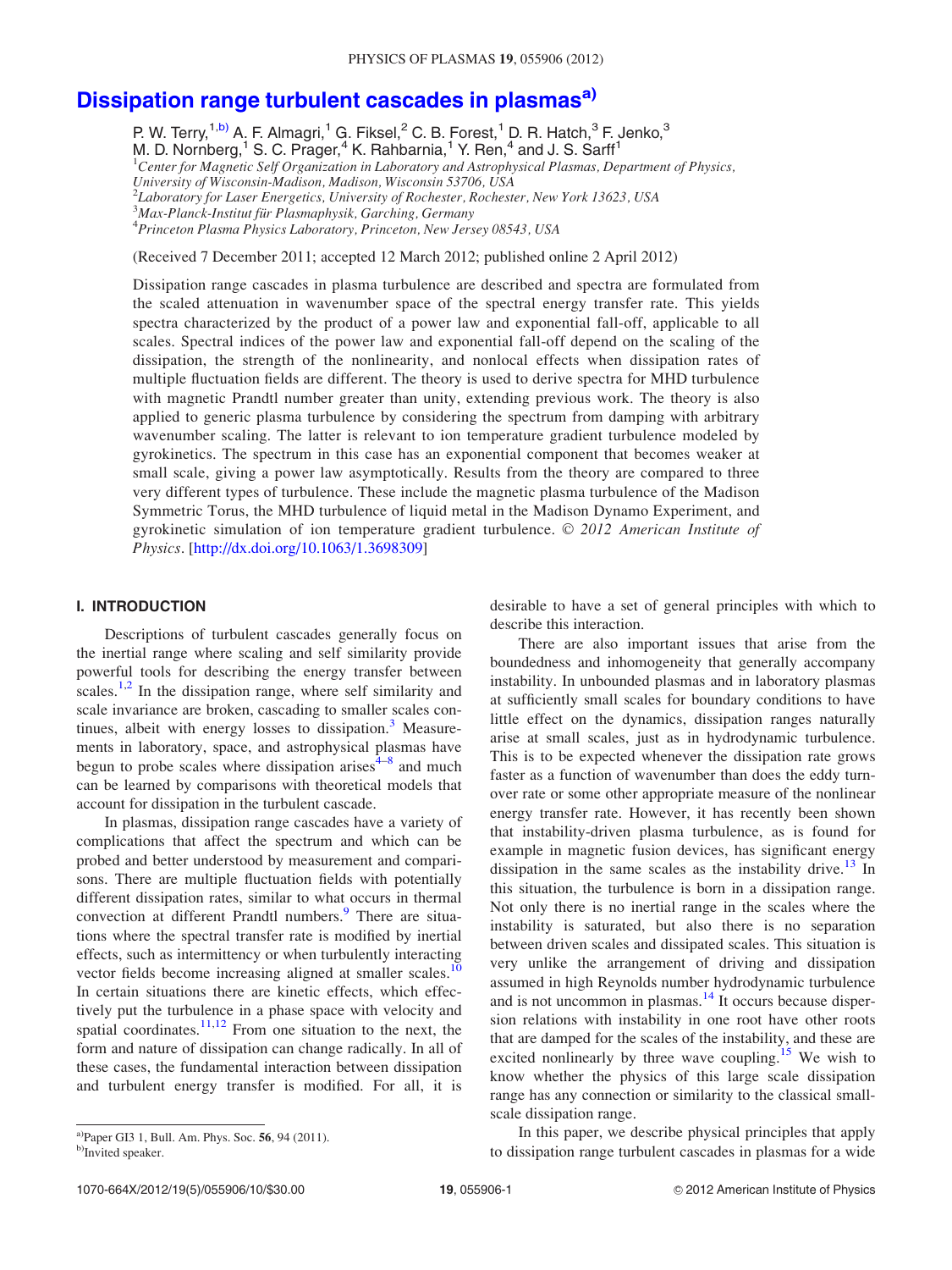<span id="page-2-0"></span>variety of turbulent situations with different forms of dissipation. These principles can be used to derive spectra and compare with experimental measurements or observations from simulations. After setting out the principles, we illustrate their application in several situations. For each illustration, a dissipation range spectrum is derived. A recent paper derived dissipation range spectra for MHD with magnetic Prandtl number  $Pm \leq 1$ .<sup>[16](#page-10-0)</sup> Our first illustration takes up the case of MHD with  $Pm > 1$  and considers situations with and without scale-dependent alignment of the magnetic and flow fields. We next consider a general case with arbitrary dissipation that scales in wavenumber space. The third illustration is tokamak microturbulence. We develop an approximation for the asymptotic spectrum of ion temperature gradient (ITG) turbulence where there is dissipation from damped modes in the wavenumber range of the instability drive. We then consider comparisons with experiment and simulation and look at three cases. These are magnetic turbulence in liquid metal from measurements in the Madison dynamo experiment  $(MDE)$ <sup>[8](#page-10-0)</sup> magnetic turbulence in a plasma from the Madison symmetric torus  $(MST)$ ,<sup>[17](#page-10-0)</sup> and ITG turbulence from a gyroki-netic model.<sup>[18](#page-10-0)</sup>

Because this work explores a new area, the effects considered do not include everything that might be pertinent to observations. Anisotropy, two-fluid, and kinetic effects are not treated in the MHD model. For ITG turbulence, kinetic effects and anisotropy intrinsic to the gyrokinetic model enter empirically in the modeling of the amplitude dependent dissipation from damped modes, but these effects are not treated explicitly. Comparisons are therefore exploratory and preliminary.

#### II. GENERAL PHYSICAL PRINCIPLES

The self similarity of inertial range energy transfer is predicated on two hypotheses. One is that the nonlinearity has no intrinsic scale. The other is that dissipation is negligible on dynamical (nonlinear) time scales, essentially guaranteeing that no energy is lost to dissipation in the interactions that carry energy from one scale to the next. With these hypotheses, the energy transfer rate  $T_k$  at each scale  $k^{-1}$  is equal to the energy input rate  $\epsilon$ . For Navier-Stokes turbulence  $T_k = v_k^3 k$ , where  $v_k$  is the flow, yielding the Kolmogorov result  $v_k \propto \epsilon^{1/3} k^{-1/3}$ , or  $E(k) \propto \epsilon^{2/3} k^{-5/3}$ , where  $E(k) =$  $v_k^2/k$  is the spectrum.

In reality, dissipation is not zero in the inertial range, but its rate is merely small compared to the energy transfer rate. Its magnitude scales with wavenumber, as does the ratio of energy transfer rate to dissipation rate,  $R = T_k / \mu k^2 E(k)$ , where  $\mu$  is the viscosity. Using the expressions above,  $R = \epsilon^{1/3} \mu^{-1} k^{-4/3}$ , from which we see that  $R \gg 1$  for k small,  $R = 1$  for some scale  $k_d = \frac{\epsilon^{1/4}}{\mu^{3/4}}$ , and  $R \ll 1$  for k large. (When k is a system scale, R is the Reynolds number;  $k_d$  is the Kolmogorov wavenumber, generally taken to be the wavenumber that separates the inertial range from the dissipation range.) The scaling of  *indicates that nonlinear trans*fer coexists with dissipation at all scales, and therefore, that dissipation should be scaled into the dynamical balance that yields the energy spectrum, along with  $\epsilon$  and  $T_k$ .

When this is done under a variety of closure schemes [which relate  $T_k$  to  $E(k)$ ], the spectrum assumes the form

$$
E(k) = a\epsilon^{2/3}k^{-5/3}\exp\bigg\{-b\bigg(\frac{k}{k_d}\bigg)^{\alpha}\bigg\},\tag{1}
$$

where  $a$  and  $b$  are constants, and  $\alpha$  is a number whose value falls between 1 and 2, depending on the closure.<sup>[3,19](#page-10-0)–[24](#page-10-0)</sup> The exponential function in which dissipation resides applies over the entire spectrum. With  $\alpha > 0$ , it makes an increasingly negligible correction to the power law as  $k$  becomes much smaller than  $k_d$ . Conversely, the power law also holds over the entire spectrum, but its correction to the exponential is increasingly negligible for k much greater than  $k_d$ . For energy to progress to smaller scales beyond  $k_d$ , nonlinear energy transfer must remain operative. The continuation of the power law for  $k > k_d$  simply asserts that the transfer retains its inertial scaling and self similarity even as dissipation removes a greater fraction of energy remaining in the cascade. We know of no proof that these inertial properties must continue into the dissipation range  $k > k_d$ , but the hypothesis seems reasonable by Occam's razor.

A simple and physically appealing scaled balance between dissipation and energy transfer is

$$
-\mu k^2 E(k) = \frac{dT_k}{dk},\qquad(2)
$$

which asserts that dissipation attenuates "propagation" of energy to higher  $k$ . Under a simple procedure by Tennekes and Lumley that incorporates the inertial balance  $\epsilon = T_k$  into the dissipative balance Eq.  $(2)$ , the latter can be solved to yield Eq. (1) with  $\alpha = 4/3$  $\alpha = 4/3$ .<sup>3</sup> There is some evidence that  $\alpha = 1$  may be physically more realistic. We are interested primarily in an intuitive basis for discussing and assessing dissipation range effects in plasmas. Equation (2) provides a straightforward and transparent means for doing so and will be adopted in this paper as the central construct for describing energy cascades in the presence of dissipation.

The effects we will consider fall in three categories, namely (1) modifications of the wavenumber scaling of the nonlinear transfer strength  $T_k$ , (2) modifications of the wavenumber scaling of the dissipation rate, and (3) nonlocal effects (in wavenumber) from multiple fluctuation fields with different dissipation rates.

#### A. Transfer strength scaling

According to Eq. (1), the nonlinear transfer rate  $T_k$  is not constant across the entire spectrum. If some nonlinear process makes  $T_k$  stronger as k increases, it is expected from Eq. (2) that attenuation by dissipation becomes less efficient relative to nonlinear transfer and exponential falloff weakens. Conversely, if some process makes  $T_k$  weaker as k increases, attenuation becomes more efficient relative to transfer and exponential falloff is steeper. An example of a nonlinear process that changes the strength of  $T_k$  as a function of k is intermittency as described by an eddy mitosis model. $^{25}$  The steeper inertial range spectrum  $E(k) = \epsilon^{2/3} k^{-5/3} (kl_0)^{-(3-D)/3}$ , where  $D < 3$  and  $l_0$  is a system scale, implies that intermittency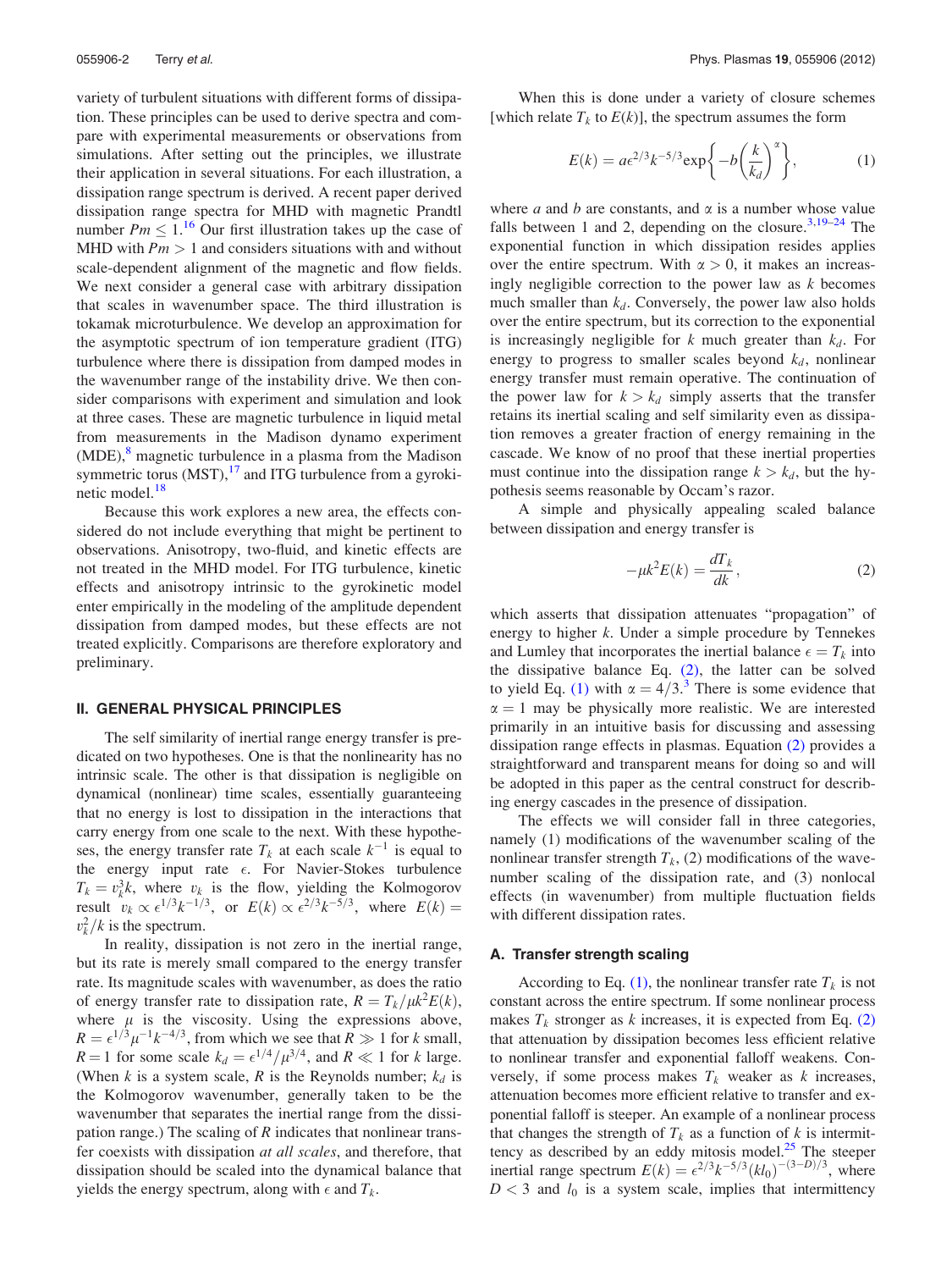<span id="page-3-0"></span>makes  $T_k$  stronger as k increases and leads to a slower exponential falloff.

In plasma models, there are different forms for the nonlinearities and hence different transfer rates  $T_k$ . For MHD, the nonlinear transfer for the flow equation is  $T_v(k)$  $= \int {\mathbf{v} \cdot (\mathbf{v} \cdot \nabla) \mathbf{v} - \mathbf{v} \cdot (\mathbf{B} \cdot \nabla) \mathbf{B}} \exp[i\mathbf{k} \cdot \mathbf{x}] \, d^3x$ , where v and B are the flow and magnetic field. This form is clearly sensitive to the nonlinear orientation of the vectors v and B. If v and **B** become increasingly aligned as  $k$  increases, it has been shown that  $T_k$  becomes weaker. This type of scale dependent dynamic alignment is postulated to occur in MHD turbu-lence.<sup>10</sup> Referring to Eq. [\(1\)](#page-2-0), it makes the exponent of k in the power law less negative and increases the value of  $\alpha$ . Examples are given in Ref. [16](#page-10-0).

### B. Dissipation rate scaling

The viscous dissipation of hydrodynamics goes as  $\mu k^2$ . Resistivity and isotropic viscosity in MHD also scale as  $k^2$ . This is a common scaling for dissipative terms in fluid models, including plasma models. In kinetic theory, the irreversible dissipation is governed by collision operators and may not have the same scaling with wavenumber. Moreover, there is another critical concern regarding dissipation in plasma turbulence driven by instability. Recent work shows that damped modes are excited in instability driven turbu-lence in the same wavenumber range as the instability.<sup>[11,14](#page-10-0)</sup> This produces a nonlinear (i.e., amplitude dependent) damping rate that is not given by linear rates such as  $\mu k^2$ , either in magnitude or in scaling. While spectra can still be formulated, the damping at finite amplitude must be used in place of linear damping rates.

In general, if dissipation is known and represented by a coefficient times k to a power  $\delta$ , the exponential falloff of the spectrum will be steeper ( $\alpha$  larger) if  $\delta$  is larger, and smaller  $\alpha$  smaller if  $\delta$  is smaller. This will be illustrated in Secs. III B and III C.

#### C. Differential dissipation and nonlocality

When turbulence involves multiple fluctuation fields with different rates of dissipation, each field has a different wavenumber  $k_d$ , which for discussion purposes we call  $k_{d1}$ and  $k_{d2}$  with  $k_{d1} < k_{d2}$ . This occurs in well known circumstances for thermal convection with Prandtl number  $P \neq 1$ and in MHD with magnetic Prandtl number Pm  $\neq$  1, where  $P = \mu/\chi$  is the ratio of viscosity to thermal conductivity and  $Pm = \mu/\eta$  is the ratio of viscosity to resistivity. In these systems, all dissipation rates scale as  $k^2$ , but the same situation arises if there are other scalings. Contrary to a simplistic extension of Eq. [\(1\)](#page-2-0) to each field, the field with  $k_{d1}$  need not be dominated by exponential decay for  $k_{d1} < k < k_{d2}$ . Instead it is possible for nonlocal wavenumber interactions between fluctuations at  $k > k_{d1}$  and  $k' < k_{d1}$  to sustain some type of power law falloff. For example, in MHD turbulence with Pm  $\langle 1, \eta \rangle \mu$ , where  $\eta$  is the resistivity. Thus  $k_{d1} \equiv k_{\eta} < k_{\mu} \equiv k_{d2}$ . In the range  $k_{\eta} < k < k_{\mu}$ , the magnetic energy is not dominated by exponential decay. Through the nonlocal interaction of  $B_k, B_{k'}$  and  $v_{k-k'}$ , where  $k' < k_n$ , the magnetic energy is dominated by a power law with the exponent 11/3.<sup>[26,27](#page-10-0)</sup> For  $k > k_{\mu}$ , all fields are dominated by exponential decay in a way that can be extracted from balances like that of Eq.  $(2)$ .<sup>[16](#page-10-0)</sup>

In thermal convection for  $P > 1$ ,  $k_{d1} \equiv k_{\mu} < k_{\gamma} \equiv k_{d2}$ , where  $\chi$  is the thermal conductivity. The temperature fluctuation is a passive scalar convected by the turbulent flow. For  $k > k_{\mu}$ , the flow is dominated by exponential decay, but the convected temperature is not. Rather, small scale temperature structure for  $k > k_{\mu}$  is nonlocally convected by large scale flow with  $k' < k_{\mu}$ , leading to decay for  $E_T(k) = T_k^2/k$ dominated by a power law in the same wavenumbers for which the flow is dominated by exponential decay. $9$  This situation is believed to apply to MHD turbulence for  $Pm > 1$ ,<sup>28</sup> and is described in Sec. III.

### III. ILLUSTRATIONS

To illustrate the dissipation range effects introduced above, we consider three dissipation range situations in plasma physics that were not considered in earlier work.<sup>16</sup> The comparisons, which follow in Sec. [IV](#page-7-0), will relate both to some the new calculations in this section and to earlier calculations.

### A. Pm > 1 MHD turbulence

#### 1. Unaligned turbulence

MHD turbulence with Pm  $\neq$  1 illustrates both the effect of scaled changes in the energy transfer rate and nonlocal interaction regimes when the dissipation rates of two fluctuation fields are unequal. Previous work derived spectra for Pm  $\leq 1$ ;<sup>16</sup> here we consider Pm  $> 1$ . The resistive incompressible MHD equations are

$$
\frac{\partial \mathbf{v}}{\partial t} + \mathbf{v} \cdot \nabla \mathbf{v} - \mathbf{B} \cdot \nabla \mathbf{B} = -\nabla \left[ p + \frac{B^2}{2} \right] + \mu \nabla^2 \mathbf{v}, \quad (3)
$$

$$
\frac{\partial \mathbf{B}}{\partial t} + \mathbf{v} \cdot \nabla \mathbf{B} - \mathbf{B} \cdot \nabla \mathbf{v} = \eta \nabla^2 \mathbf{B},\tag{4}
$$

where all symbols have their usual meanings and the viscosity  $\mu$  is isotropic. A factor  $1/\sqrt{4\pi\rho}$  has been absorbed into the variable **B**, where  $\rho$  is the mass density. There are two dissipated transfer balances, one for each field, given by

$$
-2\mu E_v(k)k^2 = \frac{dT_v}{dk},\qquad(5)
$$

$$
-2\eta E_B(k)k^2 = \frac{dT_B}{dk},\tag{6}
$$

where  $E_{v}(k)$  and  $E_{B}(k)$  are the spectral power densities associated with flow and magnetic field fluctuation, defined by  $E_v(k) = \int v^2 \exp[i\mathbf{k} \cdot \mathbf{x}] d^3x$  and  $E_B(k) = \int B^2 \exp[i\mathbf{k} \cdot \mathbf{x}] d^3x$ . The spectral energy transfer rates  $T_v(k)$  and  $T_B(k)$  are

$$
T_v(k) = \int {\mathbf{v} \cdot (\mathbf{v} \cdot \nabla)\mathbf{v} - \mathbf{v} \cdot (\mathbf{B} \cdot \nabla)\mathbf{B}} \exp[i\mathbf{k} \cdot \mathbf{x}]d^3x, \quad (7)
$$

$$
T_B(k) = \int {\mathbf{B} \cdot (\mathbf{v} \cdot \nabla)\mathbf{B} - \mathbf{B} \cdot (\mathbf{B} \cdot \nabla)\mathbf{v}} \exp[i\mathbf{k} \cdot \mathbf{x}]d^3x. \quad (8)
$$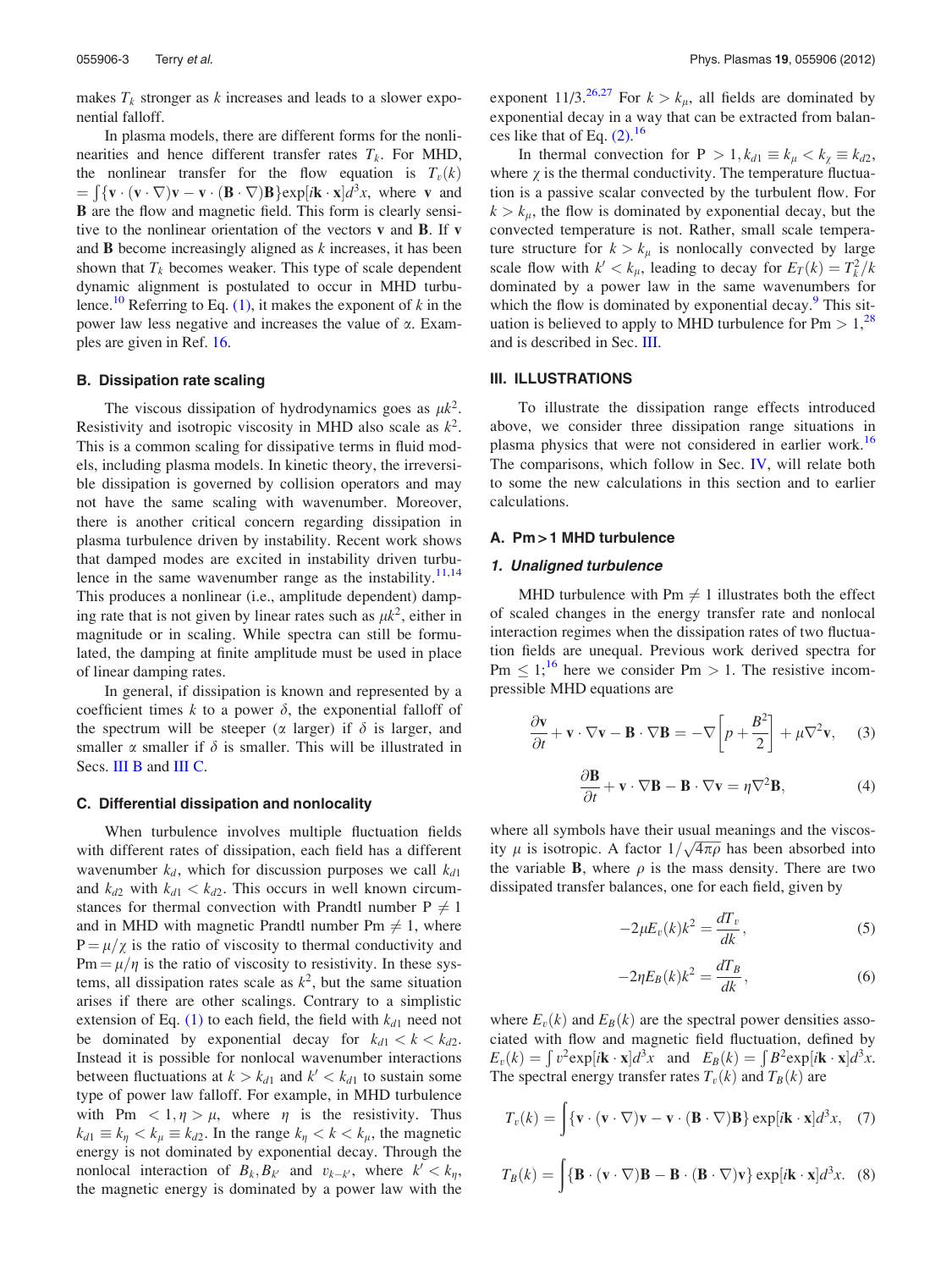<span id="page-4-0"></span>Solution of Eqs. [\(5\)](#page-3-0) and [\(6\)](#page-3-0) for  $E_v(k)$  and  $E_B(k)$  requires that  $T_v(k)$  and  $T_B(k)$  be expressed in terms of  $E_v(k)$  and  $E_B(k)$ . This step constitutes a closure and is subject to subtleties that lie outside the scope of the present work. Moreover, there are multiple possibilities for forming the closure, with different outcomes, which will require more information from experiments and simulations to validate. We know from simulations that the magnetic energy enters a regime where  $E_B \propto k^{-1}$  for  $k > k_\mu$ ,  $\frac{28}{3}$  $\frac{28}{3}$  $\frac{28}{3}$  and we will ensure that our closure captures this behavior. Our guide is thermal convection for  $P > 1$ , where temperature fluctuations are essentially a passive scalar field and found to decay as  $k^{-1}$ .<sup>[9](#page-10-0)</sup> With B as a passive scalar by analogy,  $T_v$  is closed as in hydrodynamics. Following the procedure of Tennekes and Lumley, $3$ 

$$
T_v = v_k^3 k = v_v \frac{v_k^2}{k} k^2 = v_k E_v(k) k^2 = \epsilon^{1/3} k^{-1/3} E_v(k) k^2
$$
  
=  $\epsilon^{1/3} E_v(k) k^{5/3}$ . (9)

In this procedure, the inertial range spectrum is used to write  $v_k$  as a function of k. This incorporates the forcing as a boundary condition. In developing Eq.  $(9)$ , we assume that v and B do not have scale-dependent alignment. The effects of alignment will be taken up shortly. Substituting Eq. (9) into Eq. [\(5\)](#page-3-0) and solving yields

$$
E_v(k) = \epsilon^{2/3} k^{-5/3} \exp\left[-\frac{3}{2} \left(\frac{k}{k_{\mu_{un}}} \right)^{4/3} \right],
$$
 (10)

for all k, where  $k_{\mu_{un}} = \frac{\epsilon^{1/4}}{\mu^{3/4}}$ .

Under the passive scalar argument,  $T_B$  is governed by its first term in Eq. [\(8\),](#page-3-0)  $T_B = (\mathbf{v} \cdot \nabla)B^2$ . Following Batchelor,

$$
(\mathbf{v} \cdot \nabla)B^2 \to v_{k_{\mu_{un}}}k_{\mu_{un}}B_k^2 = v_{k_{\mu_{un}}}k_{\mu_{un}}E_B(k)k, \qquad (11)
$$

where the scale  $k$  is in the range intermediate to the viscous and resistive Kolmogorov scales  $k_{\mu_{un}} < k < k_{\eta_{un}}$ . The treatment  $\mathbf{v} \cdot \nabla \to v_{k_{\mu_m}} k_{\mu_m}$  acknowledges that  $k_{\mu_m}$  is the smallest inertial scale in the flow, with still smaller scales being exponentially small and negligible. The combination  $v_{k_{um}} k_{\mu_{um}}$  is the Lagrangian straining rate. An alternative combination  $v_{k_{u_m}} k$  is not a proper nonlinear decorrelation rate because, as an Eulerian sweeping rate, it does not distort fluctuations at scale  $k$ . The triad interaction of Eq.  $(11)$  is a nonlocal interaction in wavenumber space. It involves a scale  $k' = k_{\mu_{\text{un}}}$  in the inertial range and scales k and  $k - k' \approx k$  in the viscous dissipation range  $k > k_{\mu_{\text{un}}}.$ 

Noting that  $v_{k_{\mu_{un}}}$   $\vec{k}_{\mu_{un}} = (\epsilon/\mu)^{1/2}$ , Eq. [\(6\)](#page-3-0) becomes

$$
-2\eta E_B(k)k^2 = \frac{d}{dk}\left[\left(\epsilon/\mu\right)^{1/2}E_B(k)k\right].\tag{12}
$$

Its solution is

$$
E_B(k) = ck^{-1} \exp\left[-\frac{1}{2} \left(\frac{k}{k_{\eta_{un}}}\right)^2\right] (k \ge k_{\mu_{un}}),
$$
 (13)

where c is a constant and  $k_{\eta_{\mu\nu}} = \epsilon^{1/4}/\eta^{1/2}\mu^{1/4} = k_{\mu_{\mu\nu}}\text{Pm}^{1/2}.$ This spectrum is dominated by the  $k^{-1}$  power law until  $k = k_{\eta_{\mu\nu}}$ , after which the exponential dominates. Note that the passive scalar advection of  $B$ , as given in Eq. (11), yields a relatively weak increase of  $T_B$  with k. This translates into a shallow  $k^{-1}$  power-law falloff and a steep exponential falloff with a power 2 in the argument of the exponent. The reason for this behavior is that the relatively slow eddy turnover rate does not move energy quickly through inertial scales, giving shallow power law decay, while it allows large dissipation in a nonlinear correlation time, giving rapid exponential decay once  $k > k_{\eta_{un}}$ .

The constant  $c$  in Eq. (13) can be calculated from the continuity of  $E_B$  at  $k = k_{\mu_{nn}}$ . If we assume that  $E_B$  is in equipartition with  $E_v$  in the inertial range  $k < k_{\mu_m}$ , the magnetic spectrum in these scales is given by

$$
E_B(k) = \epsilon^{2/3} k^{-5/3} \exp\left[-\frac{3}{2} \left(\frac{k}{k_{\mu_{un}}} \right)^{4/3}\right], \quad (k \le k_{\mu_{un}}). \quad (14)
$$

Equating Eqs. (13) and (14) at  $k = k_{\mu_{un}}$ , c is found to be  $c =$  $\epsilon^{2/3} (\epsilon^{1/4}/\mu^{3/4})^{-2/3} \exp[(\eta/2\mu) - 3/2] = (\epsilon \mu)^{1/2} \exp[(2Pm)^{-1}]$  $-3/2$ . With this constant, the magnetic energy spectrum for  $k \geq k_{\mu_{un}}$  is

$$
E_B(k) = k^{-1} (\epsilon \mu)^{1/2} \exp\left[\frac{1}{2} P m^{-1} - \frac{3}{2} - \frac{1}{2} \left(\frac{k}{k_{\eta_{un}}} \right)^2\right],
$$
  
( $k \ge k_{\mu_{un}}$ ). (15)

It might be argued that near  $k = k_{\mu_m}$ , nonlinear transfer is not sufficiently fast to maintain equipartition given the stronger dissipation in  $E_v$  relative to  $E_B$ . Then the magnetic spectrum for  $k < k_{\mu_{um}}$  would be  $E_B(k) = \epsilon^{2/3} k^{-5/3} \exp(-(3/2))$  $(k/k_{\eta_{un}})^{4/3}$ , where the exponential factor is closer to unity than that of Eq. (14) because  $k_{\eta_{\mu\nu}}$  appears in place of  $k_{\mu_{\mu\nu}}$ . The slightly modified magnetic spectrum for  $k < k_{\mu_{un}}$  yields a slightly modified constant  $c = (\epsilon \mu)^{1/2} \exp[(1/2) P m^{-1} (3/2)$  Pm<sup> $-2/3$ </sup>.

### 2. Aligned turbulence

In MHD, the magnitudes of the nonlinear transfer rates  $T_v$  and  $T_B$  are sensitive to whether the vector fields v and **B** are largely perpendicular or more parallel. When the degree of vector alignment is scale dependent, the spectrum acquires a different power law.<sup>[10](#page-10-0)</sup> According to Eqs.  $(5)$  and [\(6\)](#page-3-0), it also acquires a different exponential decay. Alignment has its most elegant expression in terms of Elsässer variables  $\mathbf{Z}_{+} = \mathbf{v} + \mathbf{B}$  and  $\mathbf{Z}_{-} = \mathbf{v} - \mathbf{B}$ . Representing the two variables with the notation  $\mathbb{Z}_+$ , the MHD equations become

$$
\frac{\partial \mathbf{Z}_{\pm}}{\partial t} + \mathbf{Z}_{\mp} \cdot \nabla \mathbf{Z}_{\pm} = -\nabla \left[ p + \frac{B^2}{2} \right] + \frac{(\mu + \eta)}{2} \nabla^2 \mathbf{Z}_{\pm} \n+ \frac{(\mu - \eta)}{2} \nabla^2 \mathbf{Z}_{\mp}.
$$
\n(16)

The transfer attenuation balances are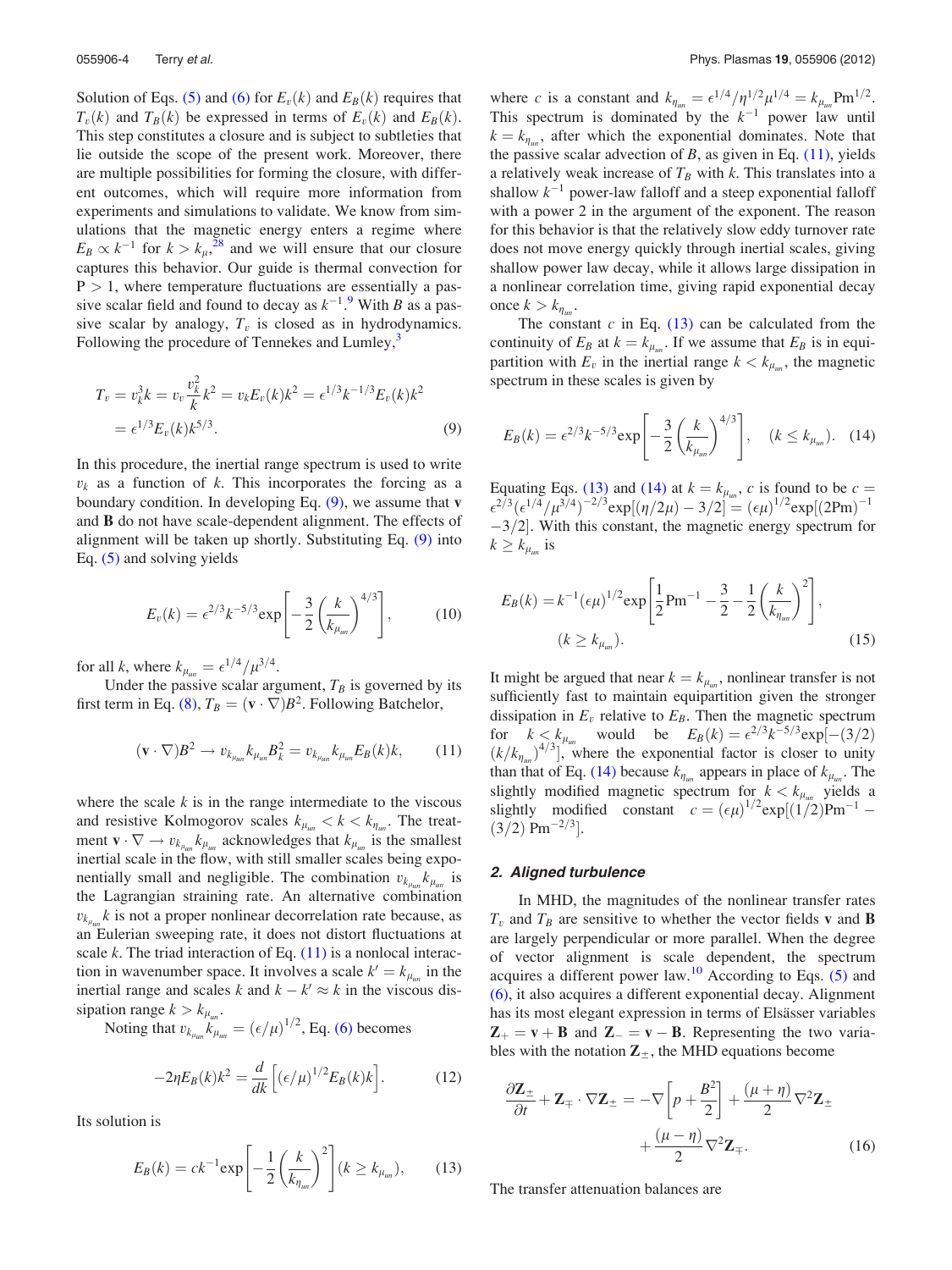<span id="page-5-0"></span>
$$
-2(\mu + \eta)E_{\pm}k^2 + 2(\mu - \eta)k^2 \int \mathbf{Z}_{+} \cdot \mathbf{Z}_{-} \exp[i\mathbf{k} \cdot \mathbf{x}]d^3x
$$

$$
= \frac{dT_{\pm}}{dk},
$$
(17)

where  $E_{\pm}(k) = \int Z_{\pm}^2 \exp[i\mathbf{k} \cdot \mathbf{x}] d^3x$  and  $T_{\pm}(k) = \int Z_{\pm} \cdot (Z_{\mp} \cdot \nabla)$  $\mathbf{Z}_{\pm}$ exp $[i\mathbf{k}\cdot\mathbf{x}]d^3x$ . Alignment affects the magnitude of  $\mathbf{Z}_{\pm}$ .  $(\mathbf{Z}_{\pm} \cdot \nabla) \mathbf{Z}_{\pm}$  and can be expressed as a scaled factor  $\Theta_k$  in a form of  $T_{\pm}$  that uses magnitudes of  $\mathbf{Z}_{\pm}$ 

$$
T_{\pm}(k) = Z_{\pm}^2 Z_{\mp} \Theta_k k. \tag{18}
$$

When  $\Theta_k$  is independent of k, there is no scale dependent alignment and the results of unaligned turbulence are recovered. When  $\Theta_k$  decreases with k,  $T_{\pm}$  becomes weaker with increasing k, producing a spectrum with a shallower power law falloff. Simulations suggest that the spectra of MHD turbulence should decay as  $k^{-3/2}$ ,<sup>[29](#page-10-0)</sup> and this decay rate is obtained in an inertial balance  $\epsilon = T_{\pm}(k)$  when  $\Theta_k = \frac{\epsilon^{1/4}}{V_A^{3/4}} k^{1/4}.$ 

We assume that  $v^2 = B^2$ , which gives  $\mathbf{Z}_+ \cdot \mathbf{Z}_- = 0$  in Eq. [\(17\)](#page-4-0). To solve Eq. (17), we substitute  $\Theta_k = \epsilon^{1/4} / V_A^{3/4} k^{1/4}$ into Eq. (18) and use the closure  $T_{\pm}(k) = \mathbb{Z}_{\mp}E_{\pm}(k)$  $k^2\Theta_k = E_{\pm}(k)\epsilon^{1/2}k^{3/2}/V_A^{1/2}$ , where  $\mathbf{Z}_{\mp}$  is taken from the inertial balance  $\epsilon = \mathbf{Z}_{\mp}^3 \Theta_k k$ . The resulting spectra are

$$
E_{\pm}(k) = \epsilon^{1/2} V_A^{1/2} k^{-3/2} \exp\left[-\frac{4}{3} \left(\frac{k}{k_{\mu_{al}}}\right)^{3/2}\right],\qquad(19)
$$

where  $k_{\mu_{al}} = 2^{2/3} \epsilon^{1/3} / V_A^{1/3} (\eta + \mu)^{2/3}$ . We note that relative to the comparable spectrum for unaligned turbulence, Eq. [\(10\)](#page-4-0), the power law falloff is shallower and the exponential falloff is steeper, consistent with the scale dependent reduction of  $T_{\pm}$  caused by alignment.

Equation (19) represents the spectra of aligned turbulence in the inertial range  $k < k_{\mu_{al}}$ . In the dissipation range, alignment ceases to depend on scale. This is observed in sim-ulations<sup>[30](#page-10-0)</sup> for Pm = 1. It is not unexpected for Pm > 1, given the very different nonlinear processes in  $E<sub>v</sub>$  and  $E<sub>B</sub>$  represented by the nonlocal straining of a passive B. To derive the spectra for  $k > k_{\mu_{nl}}$ , we first convert  $E_{\pm}$  to  $E_v$  and  $E_B$ . For  $\mathbf{v} \cdot \mathbf{B}$  small,  $E_{\pm}(k) = v_k^2 + B_k^2 \pm 2\mathbf{v} \cdot \mathbf{B} \approx v_k^2 + B_k^2$ and  $E_v(k) = E_B(k) = a_{< k^{-3/2} \epsilon^{1/2} V_A^{1/2} \exp[-4/3(k/k_{\mu_{al}})^{3/2}]$  for  $k \leq k_{\mu_{al}}$ , where  $a_{\leq}$  is a constant. For  $k > k_{\mu_{al}}$ , where there is no scale dependent alignment, we have  $E_v(k) =$  $a_{>} \epsilon^{2/3} k^{-5/3} \exp \left[ -(3/2) (k/k_{\mu_{un}})^{4/3} \right]$ , where  $a_{>}$  is a constant and  $k_{\mu_{un}} = \frac{\epsilon^{1/4}}{\mu^{3/4}}$  as before. We choose  $a_{>}$  to match these spectra at  $k = k_{\mu_{nl}}$ , yielding

$$
a_{>} = a_{<} \epsilon^{-1/6} k_{\mu_{al}}^{1/6} V_A^{1/2} \exp\left[-\frac{4}{3} + \frac{3}{2} \left(\frac{k_{\mu_{al}}}{k_{\mu_{un}}}\right)^{4/3}\right].
$$
 (20)

The magnetic spectrum for  $k > k_{\mu_{al}}$  is  $E_B(k) = \hat{c}k^{-1}$ exp  $\left[-\left(1/2\right)\left(k/k_{\eta_{un}}\right)^2\right]$ , where  $\hat{c}$  is a constant and  $k_{\eta_{un}}=\epsilon^{1/4}\right/$  $\mu^{1/4}\eta^{1/2}$ , also as before. Again,  $\hat{c}$  is chosen by matching at  $k_{\mu_{al}}$ , yielding

$$
\hat{c} = a_{<} \epsilon^{1/2} k_{\mu_{al}}^{-1/2} V_A^{1/2} \exp\left[ -\frac{4}{3} + \frac{1}{2} \left( \frac{k_{\mu_{al}}}{k_{\eta_{un}}} \right)^2 \right]. \tag{21}
$$

The complete spectra for aligned turbulence in the  $Pm < 1$ regime are

$$
E_v(k) = E_B(k) = a_< k^{-3/2} \epsilon^{1/2} V_A^{1/2} \exp\left[-\frac{4}{3} \left(\frac{k}{k_{\mu_{al}}}\right)^{3/2}\right],
$$
  
( $k \le k_{\mu_{al}}$ ), (22)

$$
E_v(k) = a_\n(23)
$$

$$
E_B(k) = a_< k^{-1} \epsilon^{1/2} V_A^{1/2} k_{\mu_{al}}^{-1/2} \exp \times \left[ -\frac{4}{3} + \frac{1}{2} \left( \frac{k_{\mu_{al}}}{k_{\eta_{um}}} \right)^2 - \frac{1}{2} \left( \frac{k}{k_{\eta_{um}}} \right)^2 \right], \quad (k \ge k_{\mu_{al}}).
$$
\n(24)

Aside from the constants that ensure continuity across  $k = k_{\mu}$ , the dissipation range spectra for aligned turbulence are the same as those for unaligned turbulence. The only difference is the inertial part of the spectrum with its shallower power law and steeper exponential.

#### B. Turbulence with general scaled damping

Consider the scaled attenuation of spectral energy transfer by a generalized damping rate  $\gamma_0 (k/k_0)^{\delta}$ , where  $\gamma_0$  and  $\delta$ are constants. Our object is to determine how the exponent  $\alpha$ of Eq. [\(1\)](#page-2-0) depends on  $\delta$ , i.e., how the rate of exponential decay relates to the rate of dissipation. The spectrum balance is given by

$$
-\gamma_0 \left(\frac{k}{k_0}\right)^{\delta} E(k) = \frac{dT_k}{dk},\qquad(25)
$$

where for simplicity we will consider advective turbulence with  $T_k = v_k^3 k$  $T_k = v_k^3 k$  $T_k = v_k^3 k$ . Following Ref. 3,  $T_k$  is assumed to be proportional to  $E(k)$ , yielding  $T_k = (v_k^2/k)v_kk^2 = E(k)v_kk^2$ . For the flow  $v_k$ , we substitute from the solution of  $\epsilon = T_k$ , or  $v_k = \epsilon^{1/3} k^{-1/3}$ , yielding  $T_k = E(k) \epsilon^{1/3} k^{5/3}$ . Substituting this into Eq. (25),

$$
-\gamma_0 \left(\frac{k}{k_0}\right)^{\delta} E(k) = \epsilon^{1/3} k^{2/3} \left[\frac{5}{3} E(k) + k \frac{dE(k)}{dk}\right].
$$
 (26)

The solution is

$$
E(k) = \begin{cases} a\epsilon^{2/3}k^{-5/3}\exp\left[-\frac{\gamma_0\epsilon^{-1/3}k^{(\delta-2/3)}}{(\delta-2/3)k_0^{\delta}}\right] & \text{for } \delta \neq 2/3\\ a\epsilon^{2/3}k^{-5/3}k^{-[\gamma_0\epsilon^{-1/3}/k_0^{\delta}]} & \text{for } \delta = 2/3. \end{cases}
$$
(27)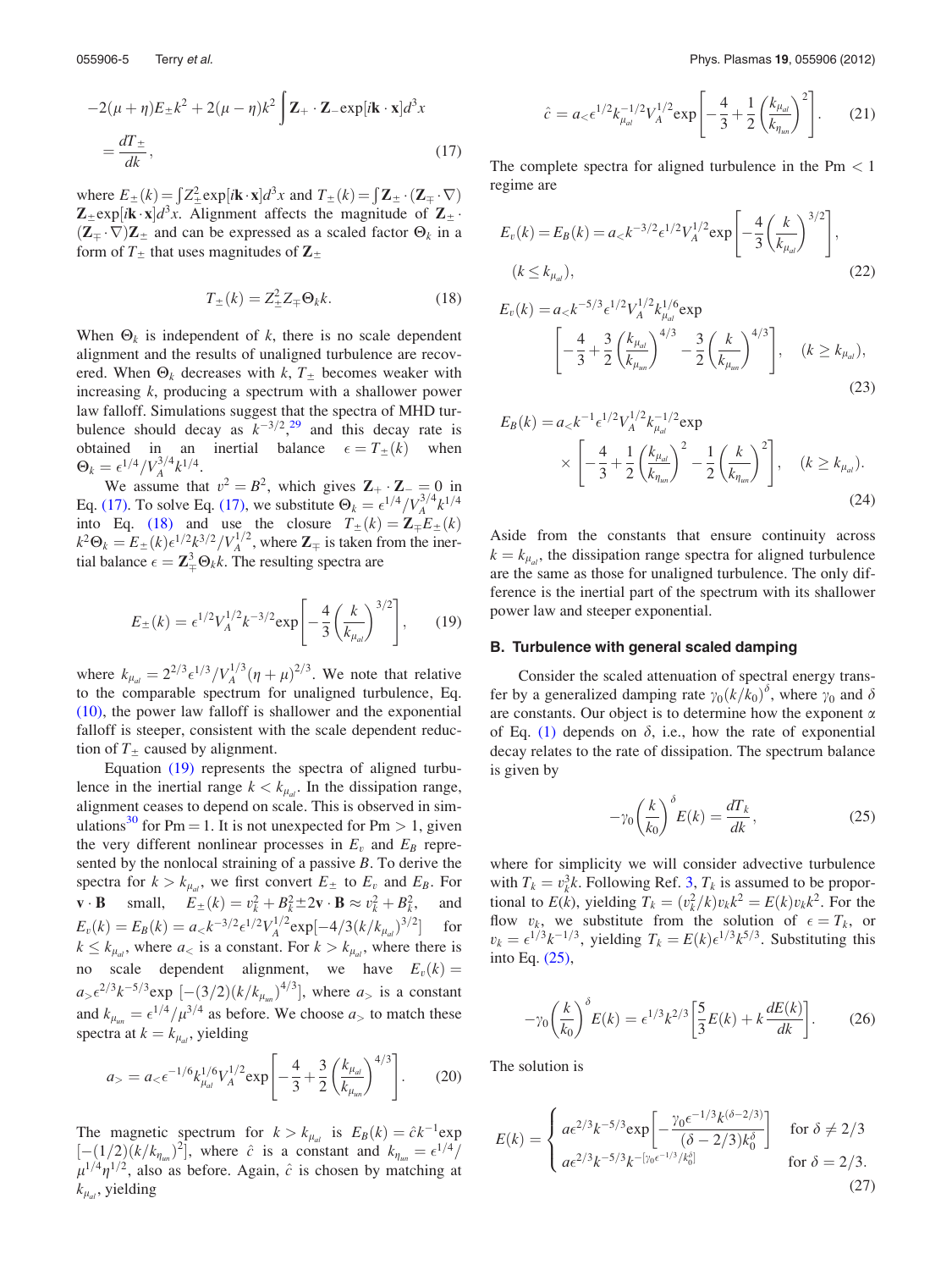For  $\delta \neq 2/3$ , Eq. [\(27\)](#page-5-0) can be put in the form of Eq. [\(1\)](#page-2-0) with  $\alpha = \delta - 2/3, b = (\delta - 2/3)^{-1}$ , and

$$
k_d = \left(\frac{\epsilon^{1/3} k_0^{\alpha}}{\gamma_0}\right)^{\frac{1}{\delta - 2/3}}.\tag{28}
$$

We observe that for  $\delta = 2$  and  $\gamma_0 = \mu$  (k<sub>0</sub> = 1), Eq. [\(27\)](#page-5-0) recovers the hydrodynamic dissipation range spectrum for the closure of Ref. [3,](#page-10-0) including the appropriate Kolmogorov wavenumber. For  $\delta > 2/3$ , larger values of  $\delta$  produce a steeper exponential decay and smaller values produce a shallower decay.  $\delta = 2/3$  is a special case in which the nonlinear transfer rate and dissipation rate have the same variation with k, keeping the ratio of these two rates equal over the entire spectrum. There is no division between inertial and dissipation ranges and the spectrum is a power law for all  $k$ , albeit with a modified spectral index. In this spectrum, despite the power law form, there is dissipation at all wavenumbers. For  $\delta < 2/3$ , the exponent of k in the argument of the exponential function becomes negative and the overall sign of the argument becomes positive. This causes the exponential to become increasingly weak for  $k > k_d$ , yielding a spectrum that is asymptotically a power law as  $k \to \infty$ . For  $k < k_d$ , the argument of the exponential is greater than unity and the effect of dissipation is significant. For this type of dissipation scaling, the inertial and dissipation ranges exchange places across  $k_d$  relative to their arrangement in hydrodynamics. This unusual arrangement simply follows from having a dissipation rate which becomes weaker than the nonlinear transfer rate at high  $k$ . Turbulence with a damping rate corresponding to  $\delta < 2/3$  is not a hypothetical situation. In Secs. III C and IV C, we show that gyrokinetic models of ITG turbulence have a nonlinear damping rate with  $\delta < 2/3$ , and a spectrum that becomes a power law asymptotically for k large.

#### C. Ion temperature gradient turbulence

Plasma turbulence in magnetic fusion devices is driven by instabilities. The instability that dominates the turbulence drive is a root of a dispersion relation with many additional roots, generally. Most of the additional roots are damped. When the modes corresponding to these damped roots are excited by nonlinear mode coupling, there is an energy sink whose rate is nonlinear and not given by linear damping terms such as viscosity  $\mu k^2$  or resistivity  $\eta k^2$ . Moreover, because damped modes are excited in the same wavenumber range as the instability, the damping rate need not increase strongly with  $k$ .

The damping rate associated with nonlinearly excited damped modes is a function of the saturated state and must be determined from it. This has been done numerically for ITG turbulence using the comprehensive toroidal gyrokinetic code GENE (Ref.  $18$ ) for the CYCLONE base case.<sup>31</sup> The damped modes that are excited to finite amplitude number in the thousands. The damping rate in saturation is calculated from the conserved (in absence of drive and dissipation) energylike quantity  $U_k = \int dv_{\parallel} d\mu dz B_0 \pi n_0 T_0 |g|^2 / F_0 + \int dz D(k_{\perp}, z) |\phi|^2$ , where g is the gyrokinetic distribution,  $\phi$  is the electrostatic potential,  $B_0$ ,  $n_0$ , and  $T_0$  are the equilibrium magnetic field, background density, and background temperature, and D is a function of perpendicular wavenumbers and distance z along the field. The five gyrokinetic coordinates are here represented by z, magnetic moment  $\mu$ , parallel velocity  $v_{\parallel}$ , and, upon Fourier transform, the two perpendicular wavenumbers. This energy is conservatively transferred by the nonlinearity, generated by the instability drive, and damped by dissipative processes. The drive and damping can be calculated by taking  $\partial U/\partial t$ . Part of the construct involves  $\partial g/\partial t$ . Only dissipative contributions to  $\partial g/\partial t$  are retained (linear parts), and other conservative contributions cancel. The result is that  $\partial U/\partial t$  is restricted to drive and damping, and excludes the conservative nonlinear transfer. When these operations are performed,

$$
\left. \frac{\partial U_k}{\partial t} \right|_{N.C.} = Q_k + C_k, \tag{29}
$$

where  $N.C.$  signifies the nonconservative part of  $\partial U/\partial t, Q_k = \int dv_{\parallel} d\mu dz \pi (n_0 T_0 B_0/L_T)(v_{\parallel}^2 + \mu B_0)g^* i k y \bar{\phi}$  is proportional to the heat flux,  $C_k$  represents collisional dissipation and, in simulations, artificial dissipation,  $L_T$  is the temperature gradient scale length, and  $\phi$  is the gyroaveraged potential. The term  $Q_k$  includes the linear drive, which makes a positive contribution. Damped modes also contribute to  $Q_k$ , making in some cases a positive contribution and in some cases a negative contribution. Damped modes dominate  $C_k$ , making a negative contribution. Details can be found in Refs. [11](#page-10-0) and [13.](#page-10-0)

The quantities  $Q_k$  and  $\gamma = U_k^{-1}C_k$  are plotted in Figs. 1 and [2](#page-7-0). The heat flux term  $Q_k$  (Fig. 1) is positive, strongly peaked, and localized inside  $k = 1.0$ . With  $Q_k$  very small for  $k > 1, \partial U_k / \partial t |_{N.C.}$  is governed by  $C_k$  in this range. This makes  $\gamma = U_k^{-1} C_k$  the damping rate for the system above  $k = 1.0$ , comparable to the quantity  $-\gamma_0(k/k_0)^\delta$  used in Eq. [\(25\)](#page-5-0). We observe from Fig. [2](#page-7-0) that the damping rate increases with  $k$ , first quite rapidly and then so gradually that it appears to flatten out above  $k = 4.6$ . There is not a single power law that fits this variation. For  $0.5 < k < 2.0$ , the variation of  $\gamma$  is fit by  $-\gamma_0(k/k_0)^{\delta}$  with  $\delta = 0.62$ . For  $2.0 < k < 4.6$ , the variation is fit with  $\delta = 0.166$  (from the points  $k_y = 2.0$  and  $k_y = 4.0$ ). Most of the damping associated with saturation of the instability occurs for  $k \leq 2$  where



FIG. 1. Variation of the instability drive  $Q_k$  as a function of  $k_y$ .  $Q_k$  peaks inside  $k = 0.5$  and is close to zero for  $k > 1$ .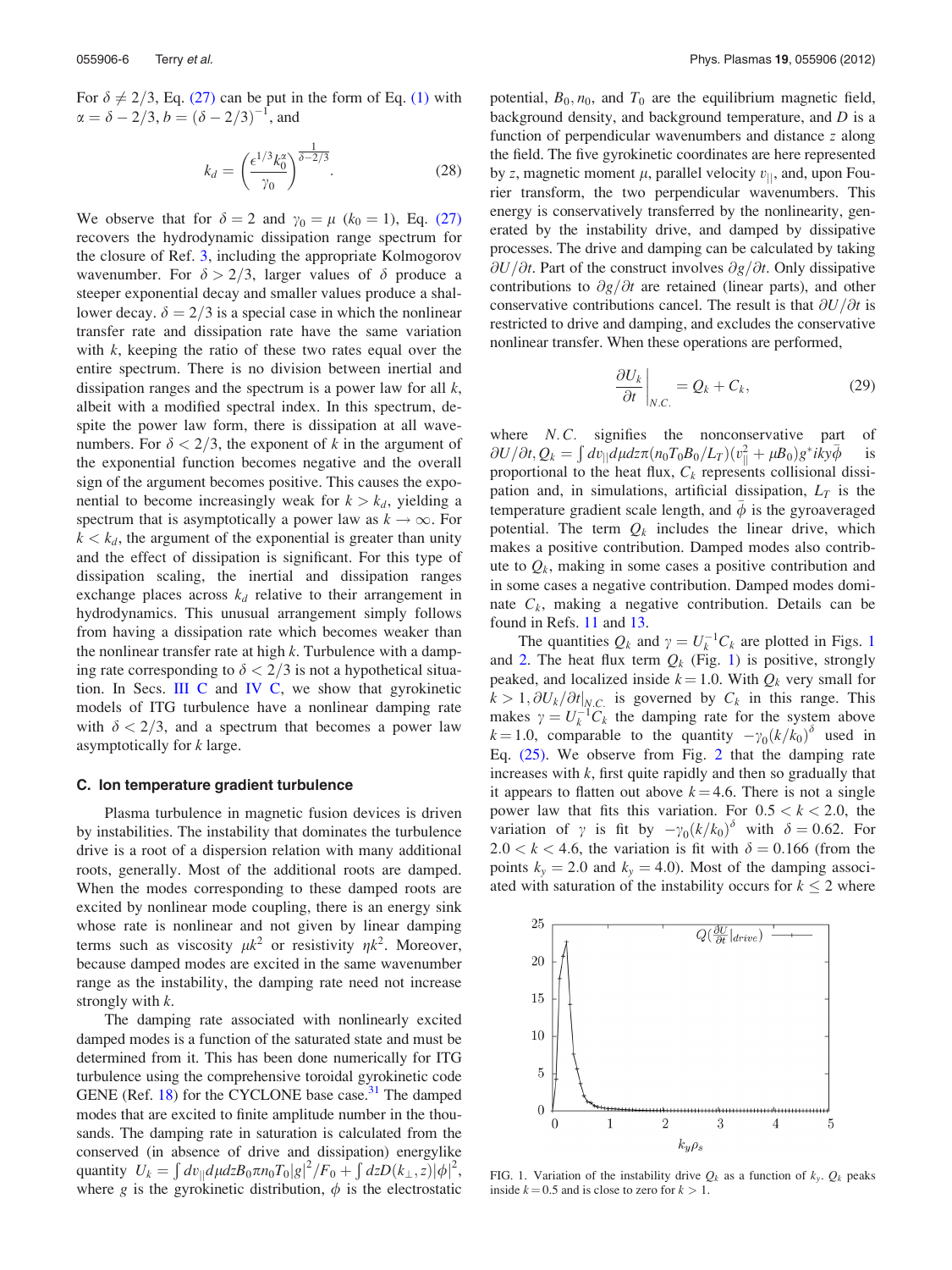<span id="page-7-0"></span>

FIG. 2. Variation of the collisional dissipation rate  $-C$  and the damping rate  $-C_kU_k^{-1}$  as a function of  $k_y$ . The damping rate is seen to increase in magnitude above  $k \approx 0.2$  with a variation that is quite strong at first and then becomes very gradual.

the instability drive and most fluctuation energy are localized. As an exercise, let us use the power law fit to the variation of  $\gamma$  over the admittedly limited range  $2.0 < k < 4.6$ . The purpose is to apply the results to Eq.  $(27)$  to see what kind of a dissipation range spectrum would occur if the same power law variation in  $2.0 < k < 4.6$  continued asymptotically to very large k. Taking  $\delta - 2/3 = 0.166 - 2/3$  in Eq.  $(27)$  to be  $-0.5$ , the dissipation range spectrum is

$$
E_v(k) = a\epsilon^{2/3}k^{-5/3}\exp\left\{\frac{1}{2}\left(\frac{k_d}{k}\right)^{1/2}\right\},
$$
 (30)

where  $k_d = \gamma_0^2 / \epsilon^{2/3}$ . Because  $\delta$  actually approaches zero for  $k_y > 4.6$ , the power 1/2 in the exponential factor transitions to something closer to 2/3 for  $k_y > 4.6$ . Since  $k > k_d$ , this makes the exponential factor even closer to unity. This spectrum assumes that the nonlinearity  $\mathbf{v} \cdot \nabla \mathbf{v}$  governs the nonlinear energy transfer for the power density spectrum  $E_v(k) = v_k^2/k = k\phi_k^2$  of E × B flow in gyrokinetics. This assumption may be an oversimplification for gyrokinetics, where other types of cascades and spectra are known to arise.<sup>[12,32](#page-10-0)</sup> It nevertheless illustrates features that are essential in microinstability driven turbulence and should remain so even in more sophisticated treatments. These are that dissipation is present over all wavenumbers, and that, while it increases gradually with wavenumber, a power law is nonetheless the dominant form of falloff asymptotically for large wavenumber. This is because dissipation is concentrated at low wavenumber in the form of damped modes and increases more slowly for high wavenumber than the nonlinear transfer rate. The result is that the dissipative exponential factor approaches unity from above as  $k \to \infty$  and the spectrum as a whole approaches a power law.

## IV. COMPARISONS

The dissipation range physics and spectra discussed above may represent oversimplification of the dynamics in laboratory devices or even simulations with dissipative turbulent transfer. Comparisons, however, are instructive, both to assess the applicability of theory at its present stage of development and to form hypotheses regarding effects that may be missing or in need of better modeling. It is in this spirit that comparisons with experiment and simulation are undertaken.

#### A. Madison symmetric torus

Observations of an exponentially decaying magnetic spectrum at small scale (high frequency) in the MST device $\prime$ provided the original motivation for developing theories of dissipation range turbulence in plasmas. Large scale fluctuations in MST are known to be well modeled by MHD as unstable tearing modes and to launch a cascade to higher wavenumber. While effects of the cascade have been calculated from a model that treats the turbulence as nonlinear Alfvén waves in an infinite homogeneous medium, the role of inhomogeneity (e.g., magnetic shear), two fluid effects, and kinetic effects on the cascade are open questions. The exponentially decaying spectrum applies to the cascade at small scale. It is part of an anisotropy with respect to magnetic field. The magnetic spectrum for perpendicular wavenumber in the electron diamagnetic direction has a clear exponential decay, while the perpendicular wavenumber spectrum in the ion diamagnetic direction has power law decay with a steep  $k_{\perp}^{-4}$  falloff. The power in the electron diamagnetic direction is significantly larger than that of the ion direction, hence the exponential spectrum dominates. The origin of this anisotropy is not understood.

Because the spectrum is exponential, we simply fit a spectrum of the form of Eq. [\(1\)](#page-2-0) and see how closely it follows the observed spectrum. A fitting exercise for the form  $E_B(k_{\perp}) = k_{\perp}^{-\beta} \exp[-b(k_{\perp}/k_{\eta})^{\alpha}]$  returns values  $\beta = 1.79$  with 95% confidence bounds of (1.56, 2.02) and  $\alpha = 1.64$  with 95% confidence bounds of (1.12, 2.16). To visualize the fit, we choose theoretical values  $\beta = -5/3$  and  $\alpha = 4/3$  that lie within the confidence bounds. The fit with  $E_B(k_{\perp}) =$  $\epsilon^{2/3} k_{\perp}^{-5/3} \exp[-3/2(k_{\perp}/k_{\eta})^{4/3}]$  is shown in Fig. 3. The fit is sufficiently good that the results could be easily misconstrued. With two free parameters ( $\epsilon$  and  $k_n$ ), there is considerable leeway for optimization. The real test is to see if the returned values for  $\epsilon$  and  $k_{\eta}$  are physically reasonable. The returned value for  $\epsilon$  primarily gauges the measured spectral



FIG. 3. Perpendicular and parallel wavenumber spectra for magnetic turbulence in MST. The perpendicular wavenumber spectrum is fit to a theoretical spectrum, where the latter is a solid line, and the observed spectrum is indicated by stars.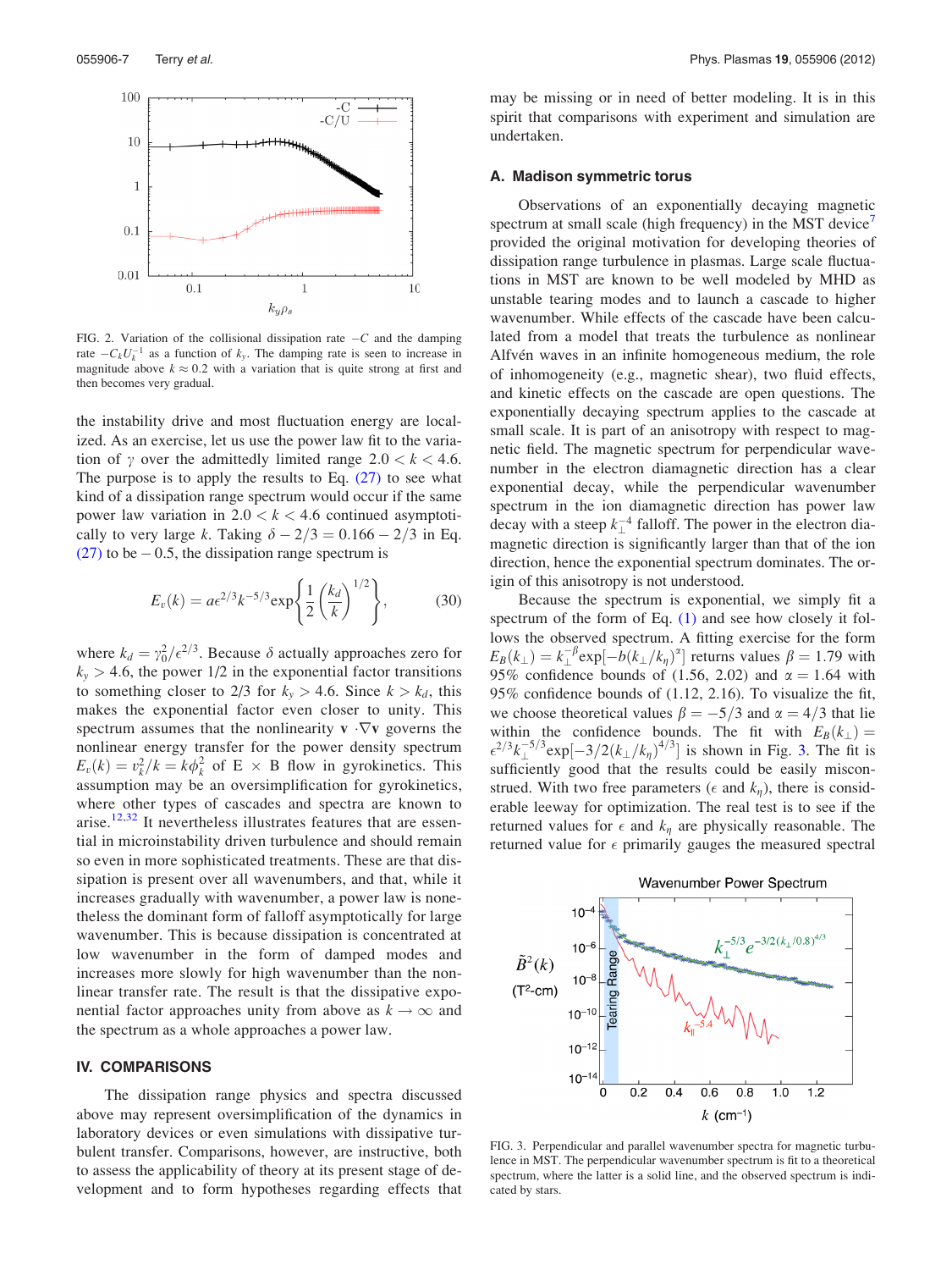power and is not particularly telling. The returned value of  $k_n$ , however, can be compared to the theoretical value  $k_n = (\epsilon/\eta^3)^{1/4}$ , calculated using the returned value of  $\epsilon$  and the resistivity computed from local parameters. The fitting gives  $k_{\eta} \approx 0.8$  cm<sup>-1</sup>, while the value from plasma parameters is nearly 4 times larger at  $k_n = 3$  cm<sup>-1</sup>.

There might be a temptation to dismiss the above exercise as flawed for its failure to account for Pm, or to include anisotropic viscosity, inhomogeneity, kinetic effects, etc. However, independent of any fitting, the spectrum does show exponential falloff, and the simplest conclusion to be drawn from the comparison is that there appears to be a form of dissipation in the spectrum that is stronger than resistivity. An obvious and physically sensible candidate is cyclotron resonant absorption, which is expected to occur in this part of the spectrum, and is already a candidate for observed non thermal ion heating in MST. $^{33}$  $^{33}$  $^{33}$  The comparison thus gives evidence for kinetic dissipation, a process that is suspected in other types of magnetic turbulent cascades. Clearly, improved modeling of the MST spectrum requires the inclusion of ion cyclotron resonant damping, a process that may explain the spectrum anisotropy with respect to the  $k_{\perp}$  direction through the resonance condition.

The fitting exercise also provides support for the central hypothesis that dissipation range cascades combine the self similar transfer of the inertial range with dissipation of energy. Fitting forms that have only exponential decay and do not include the power law behavior do not describe the spectrum shape as well as those that include the power law.

#### B. Madison dynamo experiment

The MDE is a liquid sodium experiment whose turbulent medium is not a plasma but a liquid metal. MHD is the only applicable model, allowing tests of an important model for plasmas without the complications of plasma processes such as kinetic effects. Liquid sodium has a low magnetic Prandtl number  $[O(10^{-5})]$  and provides an opportunity for studying the physics of differential dissipation and nonlocality in dissipation range cascades. Magnetic turbulence in this regime has been previously studied in a number of devices.<sup>34–[36](#page-10-0)</sup>

Spectra for MHD dissipation range turbulence with Pm  $<$  1 have been worked out previously.<sup>16</sup> Like the Pm  $>$  1 spectra derived above, nonlocal interactions in the wavenumber range intermediate to the two Kolmogorov wavenumbers  $(k_n < k < k_u)$  give a dominant power law decay for the more heavily damped field, which in this regime is B, instead of exponential decay. The magnetic spectrum for the unaligned case is

$$
E_B(k) = \epsilon^{2/3} k^{-5/3} \exp\left[-\frac{3}{2} \left(\frac{k}{k_{\eta_{un}}}\right)^{4/3}\right] \qquad (k \le k_{\eta_{un}}),
$$
\n(31)

$$
E_B(k) = \epsilon^{2/3} k^{-11/3} k_{\eta_{un}}^2 \exp\left[-\frac{3}{2} (1 - Pm)\right]
$$

$$
\exp\left[-\frac{3}{2} \left(\frac{k}{k_{\mu_{un}}}\right)^{4/3}\right] \qquad (k \ge k_{\eta_{un}}), \qquad (32)
$$

where the Kolmogorov wavenumbers for Pm  $< 1$  are  $k_{\eta_{un}} =$  $\epsilon^{1/4}/\eta^{3/4}$  and  $k_{\mu_{un}} = \epsilon^{1/4}/\mu^{3/4}$ . The kinetic energy spectrum goes as  $E_v(k) \approx \frac{\varepsilon^{2/3} k^{-5/3}}{3/4}$  for  $k \sim k_{\eta_{un}}$ . With Pm =  $10^{-5}$ ,  $k_{\mu_{un}}/k_{\eta_{un}} = (\eta/\mu)^{3/4}$  is nearly 10<sup>4</sup>. The dynamic range of probes used to detect fluctuations of the flow and magnetic field in MDE is not sufficient to access scales from  $k_{\eta_{\mu\nu}}$  to  $k_{\mu_{un}}$  and permit observation of exponential decay for  $k > k_{\mu_{\mu_{\mu}}}$ . The probes do, however, yield simultaneous measurement of the magnetic and kinetic energy spectra over scales around  $k_{\eta_{\mu\nu}}$ . They can check whether there are power-law spectral indices of  $-11/3$  and  $-5/3$  for magnetic and kinetic energies. The flow is excited by two oppositely facing coaxial impellers. The Reynolds number is large  $[O(10^7)]$  and the mean flow has large shear, driving highly turbulent flow. A magnetic field imposed by external coils is advected by the flow and becomes turbulent. The regime is kinematic, i.e.,  $E_v \gg E_B$ . While the theory assumes  $E_v = E_B$  for  $k < k_{\eta_{un}}$ , the spectral transfer rates for  $k > k_{\eta_{um}}$  are  $T_v(k) = \int_{-\infty}^{\infty} \left( \mathbf{v} \cdot \nabla \right) \mathbf{v} \bigg| \exp[i\mathbf{k} \cdot \mathbf{x}] d^3x$  and  $T_B(k) = \int_{-\infty}^{\infty} \mathbf{B} \cdot (\mathbf{v} \cdot \nabla) \mathbf{B} - \mathbf{B} \cdot (\mathbf{B} \cdot \nabla) \mathbf{v} \big| \exp[i\mathbf{k} \cdot \mathbf{x}] d^3x$  in both cases, yielding identical spectral indices. The only difference between the two cases is an overall offset of  $E_B$  from  $E<sub>v</sub>$  in the kinematic regime. Previous studies on MDE using Hall probes<sup>[8](#page-10-0)</sup> established that the magnetic energy spectrum undergoes a transition from a spectral index of  $-5/3$  to  $-11/3$ . They also demonstrated the validity of the Taylor hypothesis and showed that the transition wavenumber has a magnitude and scaling consistent with the Kolmogorov wavenumber. Previously there was no diagnostic for the self-consistent simultaneous flow. Laser Doppler velocimetry measurements in a similar experiment in water were used to infer the properties of the flow (non self consistently, of course). The present studies address this limitation, employing a newly developed combined probe that allows simultaneous measurement of the three components of both velocity and magnetic field fluctuations.

The results of measurements using the new probe are displayed in Fig. 4. In the magnetic field, there is a driving range below 4 Hz. Inertial behavior in the flow emerges at



FIG. 4. Kinetic and magnetic energy frequency spectra from the Madison dynamo experiment. The Taylor hypothesis applies to these measurements, so that frequency spectra are indicative of wavenumber spectra. Power laws slopes are provided for comparison.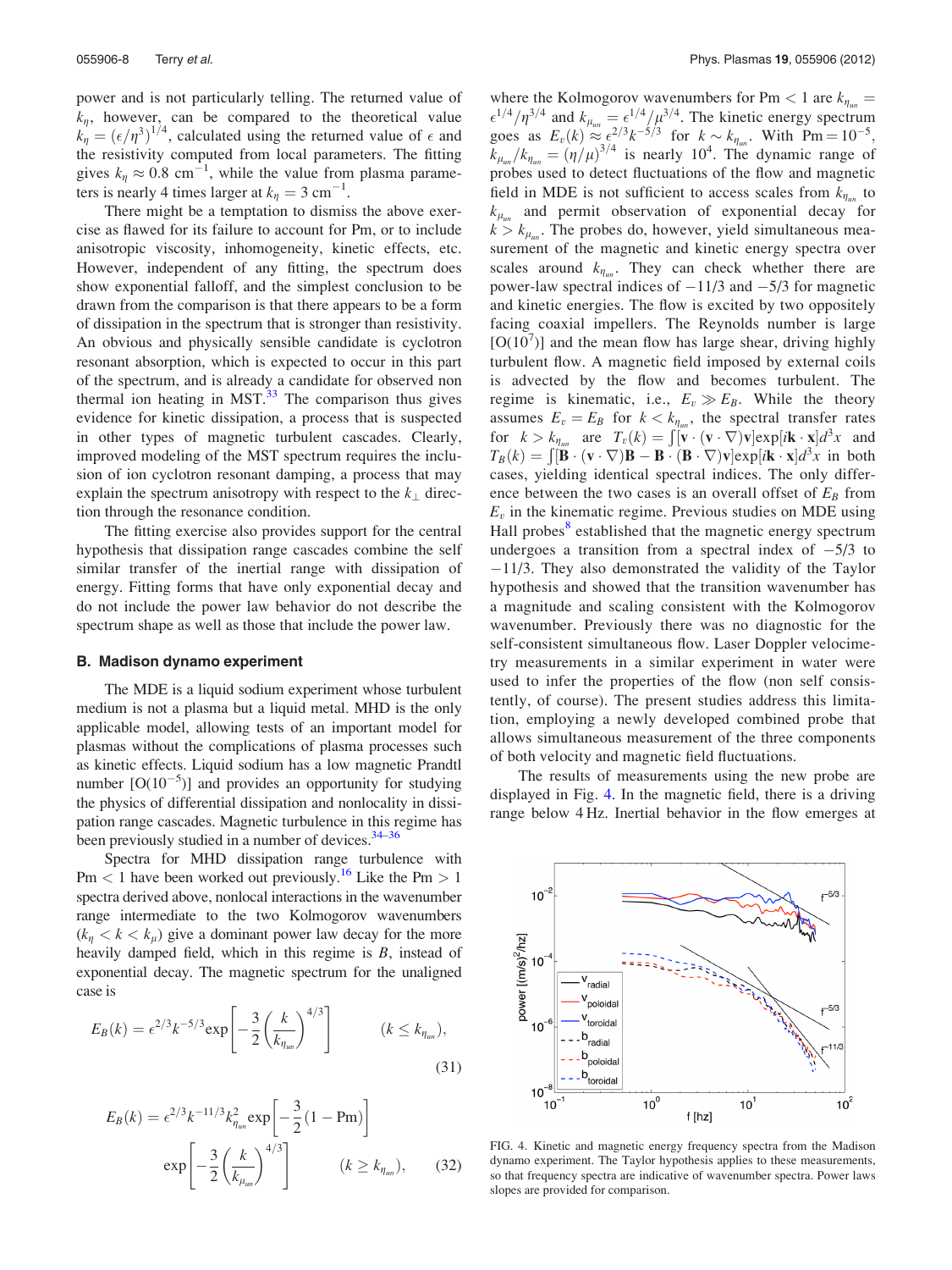<span id="page-9-0"></span>somewhat higher frequencies. Most importantly, the magnetic field shows a transition from a falloff that is consistent with  $f^{-5/3}$  to one that is consistent with  $f^{-11/3}$  while the flow has a falloff consistent with  $f^{-5/3}$  everywhere above the transition from the driving range. As shown previously, $\frac{8}{3}$  $\frac{8}{3}$  $\frac{8}{3}$  the Taylor frozen-in hypothesis holds in MDE, hence frequency measurements indicate the behavior of the wavenumber spectrum.

#### C. Gyrokinetic simulation of ITG spectrum

Gyrokinetic simulations of ITG turbulence (CYCLONE Base Case) are well known to be insensitive to resolution in perpendicular wavenumber space, provided the scales for which the linear growth rate is positive are resolved. When higher wavenumbers are included, neither the fluctuation level nor transport rates are significantly changed. This is because damping in and nearby the wavenumber range of the instability from damped modes saturates the instability and fixes turbulence and transport levels. Whatever energy is not dissipated at low wavenumber finds its way to high per-pendicular wavenumber where it undergoes a cascade.<sup>[38](#page-10-0)</sup> The associated spectrum has been measured in a set of carefully constructed high resolution runs.

Spectra from these simulations are shown in Fig. [3](#page-7-0) of Ref. [37](#page-10-0). The traces correspond to simulations of trapped electron mode turbulence, electron temperature gradient turbulence, and ion temperature gradient turbulence. All follow power laws asymptotically. Because the amplitude-dependent damping rate has only been calculated for the ITG case (Sec. III C), we focus on that case. The spectrum is for density fluctuations, hence a comparison with the dissipation range theory of Sec. [III](#page-3-0) must determine the relation between the kinetic energy and density spectra. For ITG turbulence, the ions are adiabatic with  $n = \phi$ . Then  $E_v(k) = v^2/k = k^2 \phi^2/k =$  $k\phi^2 = kn^2$ . The density spectrum is  $E_n(k) = n^2/k$  $=E_v(k)/k^2$ . From Eq. [\(30\)](#page-7-0), we find that

$$
E_n(k) = a\epsilon^{2/3}k^{-11/3}\exp\left\{\frac{1}{2}\left(\frac{k_d}{k}\right)^{1/2}\right\},
$$
 (33)

where  $k_d = \gamma_0^2 / \epsilon^{2/3}$ , as before.

The power law part of the spectrum, which dominates the exponential asymptotically for  $k$  large, is in agreement with the slope of the simulated spectrum, except for the largest values of k where a non power law feature appears. The latter may be due to small scale electron temperature gradient instability, whose dynamics are included in the model. The dissipation range  $k < k_d$  falls in the region of drive, which is not accounted for in Eq.  $(33)$ . The key conclusion from this comparison is that the dissipation range theory allows for a power law spectrum asymptotically when dissipation is concentrated in large scales and grows with  $k$  more slowly than the nonlinear decorrelation rate. Because the energy in the cascade to high  $k$  becomes weakly damped as  $k$ increases beyond the range displayed in Fig. [2](#page-7-0), the spectrum could become nonstationary at very large wavenumbers, or a stronger form of damping might arise at the highest wavenumbers to absorb the energy in the cascade.

#### V. CONCLUSIONS

Dissipation range cascades in hydrodynamics associated with viscous damping are known to produce an exponential falloff in the wavenumber spectrum. The same type of spectrum is shown here to occur for plasma turbulence. When the scaling properties of the nonlinearity and dissipation apply over all scales, the spectrum is a product of a power law and an exponential factor, both of which apply to all scales. This is the normal situation away from the scales of instability and is shown here to be relevant to several types of plasma turbulence.

A simple procedure developed in hydrodynamics for deriving dissipation range spectra is found to be useful for plasma turbulence. It shows that plasmas introduce effects that modify both the power law and the exponent. These include modifications of the wavenumber scaling of the nonlinear transfer strength, modifications of the wavenumber scaling of the dissipation rate, and nonlocal interactions in wavenumber for situations with multiple fluctuation fields and different dissipation rates. Generally, when the transfer rate becomes weaker with smaller scale, the power law falloff is shallower and exponential decay is stronger. This arises because weaker transfer has a longer nonlinear timescale, which allows greater dissipation in a nonlinear time. This situation occurs when there is scale dependent alignment of vector fields in MHD. It also occurs for  $Pm > 1$  MHD turbulence. In this situation, a nonlocal interaction associated with Lagrangian straining of the magnetic field on scales above the viscous Kolmogorov scale by flow on the viscous Kolmogorov scale imparts a shallow  $k^{-1}$ falloff to the magnetic energy. When magnetic energy reaches the resistive Kolmogorov scale its exponential falloff is very strong. Analysis also shows that when damping increases more slowly with wavenumber than the nonlinear transfer rate, dissipation and inertial ranges can trade positions in wavenumber space, with the dissipation range at low  $k$  and the inertial range at high  $k$ . This occurs for ion temperature gradient turbulence modeled by gyrokinetics, where there is large damping at low  $k$  from damped modes.

The above ideas have been tested with three comparisons involving magnetic turbulence in the MST device, low Pm MHD turbulence in the Madison Dynamo Experiment, and gyrokinetic ITG turbulence. They show the relevance of the dissipation cascade analysis described in this paper. The comparison with the exponential spectrum from magnetic turbulence in MST also shows that kinetic effects not present in MHD appear to contribute to the dissipation of turbulent energy.

## ACKNOWLEDGMENTS

This work was supported by the National Science Foundation and the U.S. Department of Energy grants. Useful discussions with Fabian Waleffe and Stas Boldyrev are acknowledged.

<sup>&</sup>lt;sup>1</sup> A. N. Kolmogorov, Dokl. Akad. Nauk. SSSR 30, 9 (1941).<br><sup>2</sup>U. Frisch *Turbulance* (Cambridge University Press. Camb

<sup>&</sup>lt;sup>2</sup>U. Frisch, Turbulence (Cambridge University Press, Cambridge, 1995).